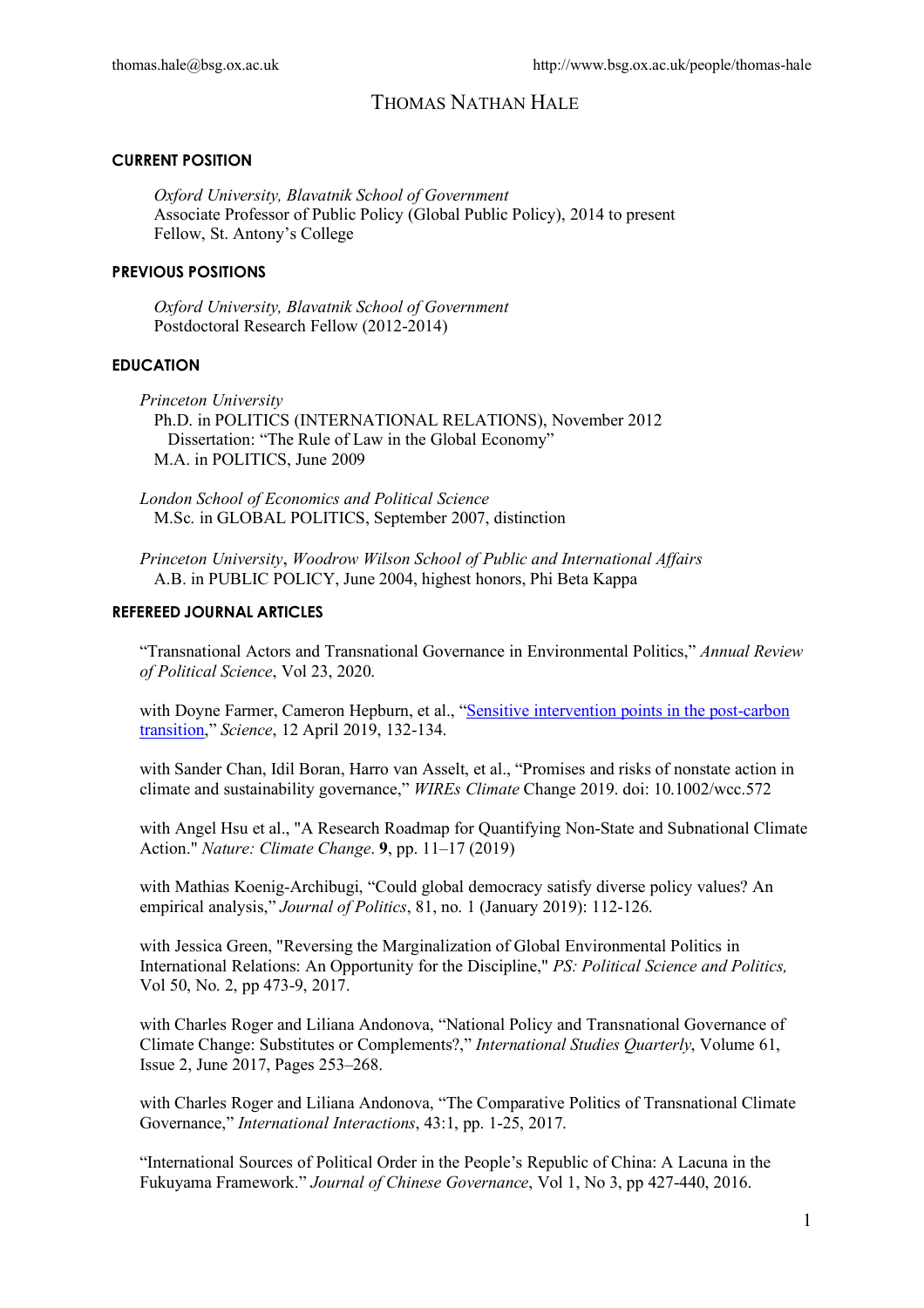.

# THOMAS NATHAN HALE

"'All Hands on Deck': The Paris Agreement and Nonstate Climate Action." *Global Environmental Politics,* Vol. 16, No. 3, 2016.

with Mathias Koenig-Archibugi, "Are Europeans ready for a more democratic European Union? New evidence on preference heterogeneity, polarisation and crosscuttingness," *European Journal of Political Research*, Volume 55, Issue 2, pages 225–245, 2016.

The Rule of Law in the Global Economy: Explaining Intergovernmental Backing for Private Commercial Tribunals," *European Journal of International* Relations. Vol. 21(3) 483–512, 2015.

with Johannes Urpelainen, "When and How Can Unilateral Policies Promote the International Diffusion of Environmental Policies and Clean Technology?" *Journal of Theoretical Politics*, vol. 27, no. 2, 177-205, 2015.

with Charles Roger, "Orchestration and Transnational Climate Governance," *Review of International Organizations*, Vol. 9, Issue 1, 2014.

with David Held and Kevin Young, "Gridlock: From Self-reinforcing Interdependence to Second Order Cooperation Problems," *Global Policy*, Vol. 4 Issue 3, 2013.

with David Held, "Gridlock and Innovation in Global Governance: The Partial Transnational Solution," *Global Policy*, Vol. 3, Issue 2, 2012.

"The de Facto Free Trade Area in East Asia," *Review of International Political Economy*, Vol. 18, No. 3, 2011.

"Transparency, Accountability, and Global Governance," *Global Governance* Vol. 14, January-March 2008.

with Denise Mauzerall, "Thinking Globally and Acting Locally: Can the Johannesburg Partnerships Coordinate Action on Sustainable Development?" *J. of Environment and Development* (Sept. 2004)

### **BOOKS**

with David Held*, Beyond Gridlock* (Polity, 2017).

*Between Interests and Law: The politics of transnational commercial arbitration* (Cambridge University Press, 2015).

with Harriet Bulkeley et al., *Transnational Climate Change Governance* (Cambridge University Press, 2014).

with David Held and Kevin Young, *Gridlock: Why International Cooperation is Failing when It's Needed Most* (Cambridge: Polity, 2013).

### **EDITED VOLUMES AND SPECIAL ISSUES**

with Liliana Andonova, *Domestic Politics and Transnational Climate Governance*, Special Issue, *International Interactions,* 43:1, 2017. Republished as: *The Comparative Politics of Transnational Climate Governance* (London: Routledge, 2018).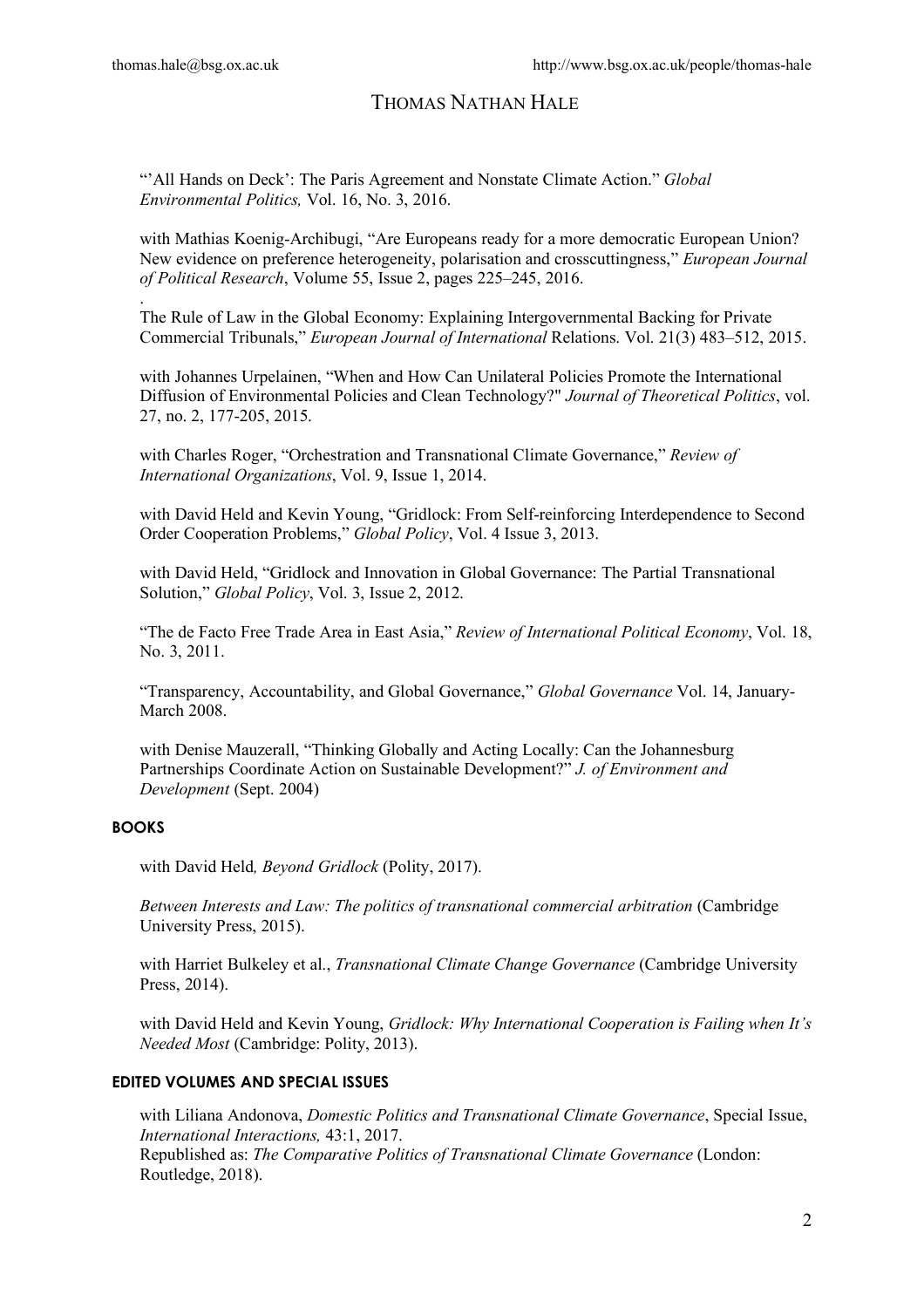with David Held, *Handbook of Transnational Governance Innovation* (Cambridge: Polity, 2011).

### **BOOK CHAPTERS**

with Harriet Bulkeley, Michele Betsill, Daniel Compagnon, Thomas Hale, Matthew Hoffmann, Peter Newell, and Matthew Paterson, "Transnational Governance: Charting New Directions Post-Paris," in Andrew Jordan et al., Eds, *Governing Climate Change: Polycentricity in Action?* (Cambridge: 2018).

with Charles Roger, "China and Transnational Climate Governance," in Scott Kennedy, Ed., *The Dragon's Learning Curve* (Routledge: 2017).

"What is the Effect of Transnational Commercial Arbitration on Trade?," in Walter Mattli and Thomas Dietz, Eds., *International Arbitration and Global Governance: Contending Theories and Evidence* (Oxford University Press, 2014).

with Anne-Marie Slaughter, "International Relations, Principal Theories," in Rudiger Wolfrom, Ed., *Max Planck Encyclopedia of Public International Law* (Oxford University Press: 2013).

with Anne-Marie Slaughter, "Transgovernmental Networks," in Mark Bevir, Ed., *The Handbook of Governance* (Thousand Oaks, CA: SAGE Publishing, 2010).

with Anne-Marie Slaughter, "Transgovernmental Networks and Multilevel Governance," in Enderlein, Henrik, Sonja Wälti, and Michael Zürn (Eds.): *Handbook on Multi-Level Governance* (Cheltenham, UK: Edward Elgar, 2010).

with Anne-Marie Slaughter, "Transgovernmental Networks and Emerging Powers," in Alan S. Alexandroff and Andrew F. Cooper, Eds., *Rising States; Rising Institutions: Challenges for Global Governance*, (Washington: Brookings Press, 2010).

with Anne-Marie Slaughter, "Calling All Patriots: the Cosmopolitan Appeal of Americanism," in *Cultural Transformations*, Henrietta L. Moore and David Held, Eds. (Oneworld Press, October 2007).

with Anne-Marie Slaughter, "A Covenant to Make Global Governance Work," in David Held, Ed., *Debating Globalization* (Cambridge: Polity Press, 2005).

### **SELECTED CONFERENCE PAPERS AND PRESENTATIONS**

"Catalytic Cooperation"

• American Political Science Association Annual Meeting, Boston, September 1-3, 2018

"Under what conditions does international review alter national policy? Refining Concepts and Building Theory"

- American Political Science Association Annual Meeting, Philadelphia, September 1-3, 2016
- Political Economy of International Organizations, Zurich, January 2017

with Liliana Andonova and Charles Roger, "Diffusion or Domestic Politics? Explaining Global Patterns of Participation in Transnational Climate Governance"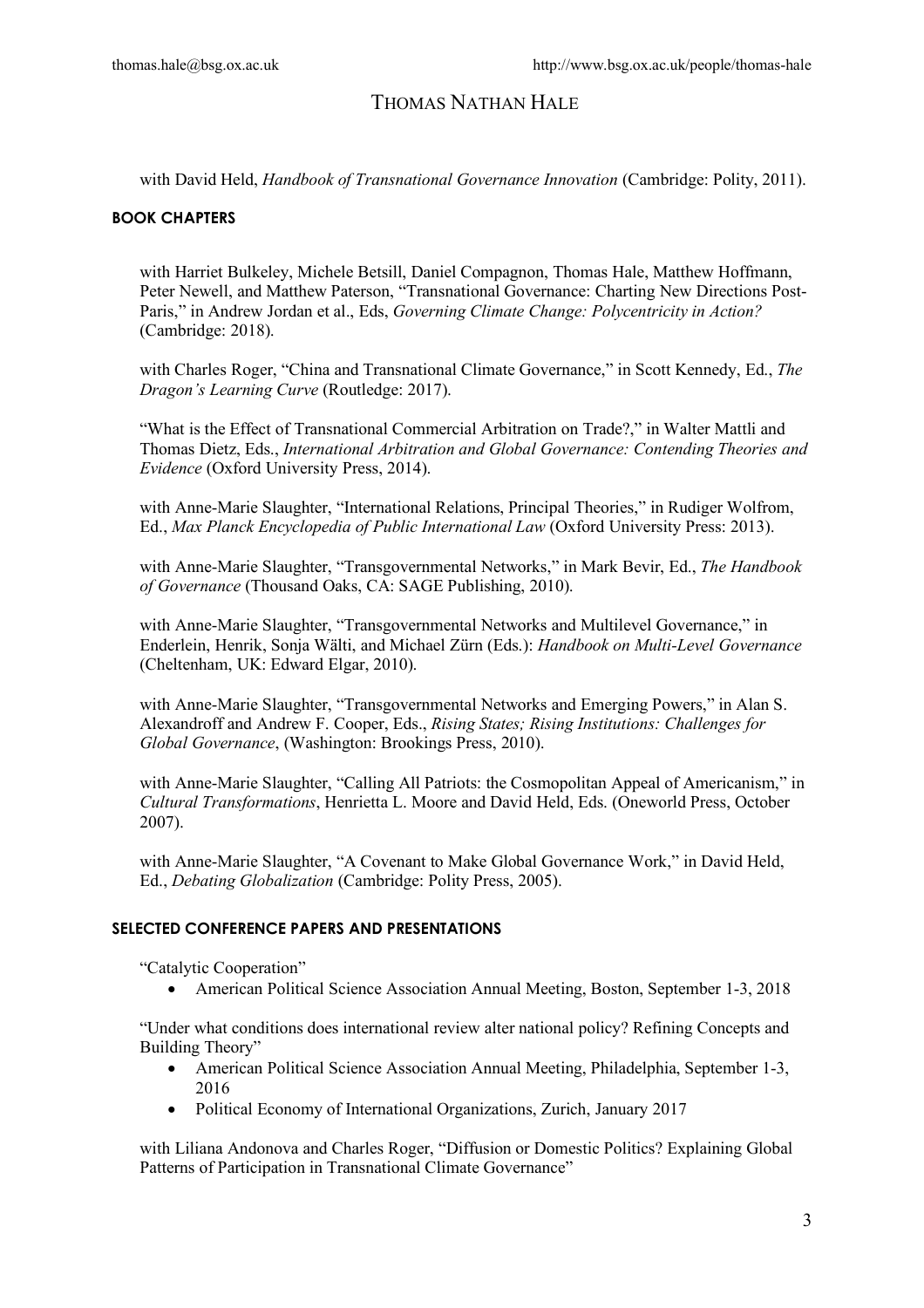- IX Annual Global Administrative Law Conference, Viterbo, Italy, June 13-14, 2013
- Annual Meeting of the Academic Council on the United Nations System, Lund, Sweden, June 17-19, 2013.

"Privatization, Expertise, and the Accountability of Governance beyond the State: Evidence from Private Arbitral Tribunals," International Studies Association Annual Meeting, April 3-6, 2013 San Francisco

with Charles Roger, "Domestic Politics and Transnational Climate Governance: A Research Agenda," Earth Systems Governance conference, Tokyo, January 28-31, 2013.

"Gridlock: Why Multilateralism Is Failing when We Need It Most," WTO Public Forum, Geneva, September 25, 2012.

"Sources of the Rule of Law in the Global Economy"

- American Political Science Association, Annual Meeting, Chicago. August 2013.
- Political Economy of International Organizations conference, Mannheim and Heidelberg, February 6-9, 2013
- International Studies Association Annual Meeting, San Diego, April 1-4, 2012. (WINNER: Lawrence Finkelstein Award for best paper on international organization presented by a PhD student).

with Charles Roger, "China and Transnational Climate Governance"

- Conference on China and Global Governance, Research Center for Chinese Politics and Business, Indiana University, Bloomington, March 22-24, 2012.
- International Studies Association Annual Meeting, San Diego, April 1-4, 2012.
- Bridges Dialogue, International Centre for Trade and Sustainable Development, Geneva, September 2012.

"No Global Governance, No Democracy," Global Demos Conference, London School of Economics, July 1-2, 2011.

with Charles Rogers, "Orchestration and Transnational Climate Governance"

- European Consortium of Political Research Joint Session, St. Gallen, Switzerland, April 13-17, 2011
- European University Institute, December 16-17, 2011.

"The de Facto Free Trade Area in Asia," Third Annual Conference on the Political Economy of International Organizations, Georgetown, Washington D.C., January 28-30, 2010.

"'Info-courts' and the Accountability of International Organizations: Evidence from the World Bank Inspection Panel," IV Global Administrative Law Seminar, Viterbo, Italy, June 13-14, 2008

### **SELECTED OTHER PUBLICATIONS**

"We really may have just 11 years to save the climate," *Oxford Government Review*, November 2019.

"Can the UK rise to the global leadership challenge on climate?," *Insidetrack*, 9 July 2019.

with Jeffrey Colgan and Jessica Green, "The Existential Politics of Climate Change," *Global Policy*, 21 February 2019.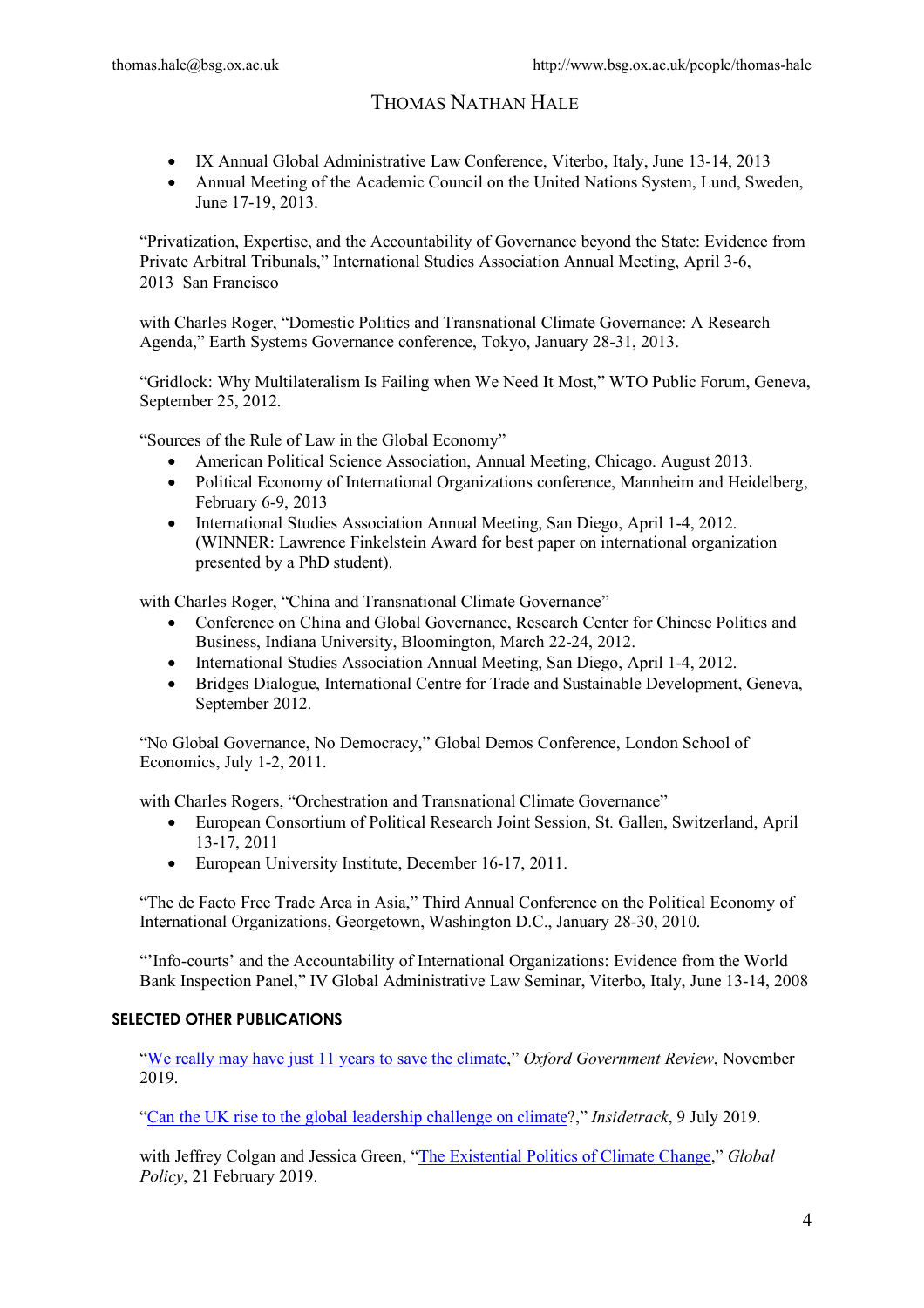"The Role of Sub-state and Nonstate Actors in International Climate Processes," Chatham House Research Paper, November 2018

with David Held, "Why is the anti-global backlash happening now?" *World Economic Forum Agenda*. November 29, 2017.

with David Held, "The world is in economic, political and environmental gridlock – here's why," *The Conversation,* November 8, 2017.

"Beyond Gridlock in World Politics," *OpenDemocracy,* October 13, 2017

"After Trump, the Groundswell of Global Climate Action is ever more Central to the Climate Regime." *Global Policy.* November 22, 2016**.** 

with Harro van Asselt et al. "Maximizing the Potential of the Paris Agreement: Effective Review of Action and Support in a Bottom-up Regime." *Discussion Brief*. May 2016.

with Harro van Asselt. "How non-state actors can contribute to more effective review processes under the Paris Agreement." *Stockholm Environment Institute Policy Brief*. May 2016.

"Trade and investment finance after Paris: Navigating the transition to universal low carbon energy." *Blavatnik School Policy Brief*. March 2016.

with Sangjung Ha and Peter Ogden. "Climate Finance in and between Developing Countries: An Opportunity to Build on," *Global Policy*, Vol 7, No. 2, pp. 102-8.

with Sander Chan et al., "Reinvigorating International Climate Policy: A Comprehensive Framework for Effective Nonstate Action," *Global Policy*, Vol 6., Issue 4, pp. 466-473.

with Peter Ogden. "Investing in reform: A new bond could beat our addiction to fossil fuel subsidies." *Juncture*. Volume 21, Issue 2, pages 169–171, Autumn 2014.

with Peter Ogden. "Subsidy Phase-out and Reform Catalyst Bonds." Center for American Progress policy brief. June 2014.

with Kenneth W. Abbott. "Orchestrating Global Solution Networks: A Guide for Organizational Entrepreneurs." Global Solutions Networks project. May 2014. Reprinted in *Innovations: Technology, Governance, Globalization,* Winter-Spring 2014, Vol. 9, No. 1-2, Pages 195-212.

with Louis Chambers. "Design considerations for a registry of sub- and non-state actions in the UN Framework Convention on Climate Change." BSG Policy Memo, February 2014.

with Max Harris. "Country-to-Country Review under the Next Climate Treaty: Lessons from Other Intergovernmental Review Processes." BSG Policy Memo, February 2014.

with David Held, "City Limits," *RSA Journal*, Fall 2013.

"How the UNFCCC Can Drive Climate Ambition in Advance of a Treaty: Record, Review, Reinforce, Recruit." Blavatnik School of Government Policy Brief. October 2013.

with David Held and Kevin Young, "European and Global Gridlock," *E!Sharp*, July, 2013.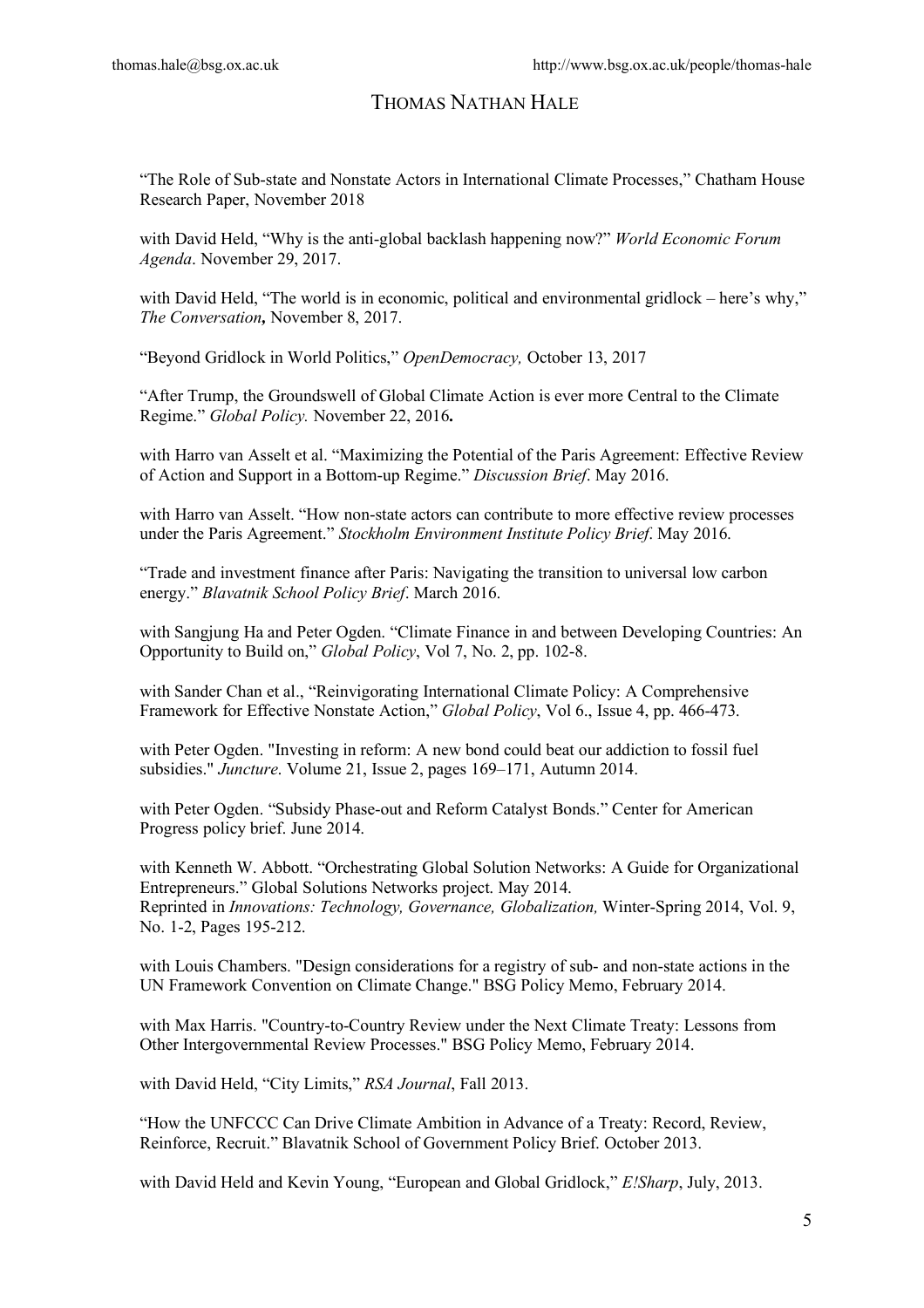"A Climate Coalition of the Willing," *The Washington Quarterly*, February, 2011. Reprinted in *Annual Editions: World Politics*, Robert Weiner, ed. (New York: McGraw-Hill,  $2012$ ).

with Georg Kell and Anne-Marie Slaughter, "Silent Reform through the Global Compact," *U.N. Chronicle*, Volume 44, No. 1, 2007.

with Anne-Marie Slaughter, "Transparency: Possibilities and Limitations," *Fletcher Forum on International Affairs* (Winter 2006).

### **BOOK REVIEWS**

*Regulating the polluters: markets and strategies for protecting the global environment.*  Alexander Ovodenko. *International Affairs* 94: 2, 2018

*The Continent of International Law: Explaining Agreement Design*. Barbara Koremenos. *Perspectives on Politics*, Vol 15, No. 1, March 2017, pp. 295-6.

*Networks in Contention: The Divisive Politics of Climate Change*, Jennifer Hadden. *International Political Reviews*, 3, pp. 84-93, 2015.

*First of the Year 2009*, edited by Benj DeMott, *Democratiya,* Spring, 2009

*The Cultural Contradictions of Democracy: Political Thought since 9/11*, by John Brenkman. *Democratiya*, Spring 2008.

with Anne-Marie Slaughter, "Hardt and Negri's *Multitude*: the Worst of Both Worlds", *openDemocracy*, May 26, 2005

### **COMMENTARY**

*Cooperation is key to fighting a pandemic – that's why I helped create a global coronavirus tracker, The Independent,* 13 March 2020

with Carolyn Deere-Birkbeck and Emily Jones, "To Advance Trade and Climate Goals, 'Global Britain' Must Link Them," Chatham House Expert Commentary, 19 March 2020

*"Five tough questions to ask about reaching net zero climate targets" The Independent,* 13 March 2020

"UK and Holyrood must unite to lead the way on climate," *The Times* (Scotland), 10 February 2020

"UN climate talks must include cities, businesses or risk irrelevance," *Climate Home,* 10 October 2019

"Who should be 2019's Climate Champion?" *Climate Home*, 11 January 2019.

"Donald Trump is sacrificing the future of the planet on the altar of his own ego - but it could backfire", *New Statesman*, June 2, 2017

"The Paris Agreement will survive President Trump," *Climate Home*, November 9, 2016.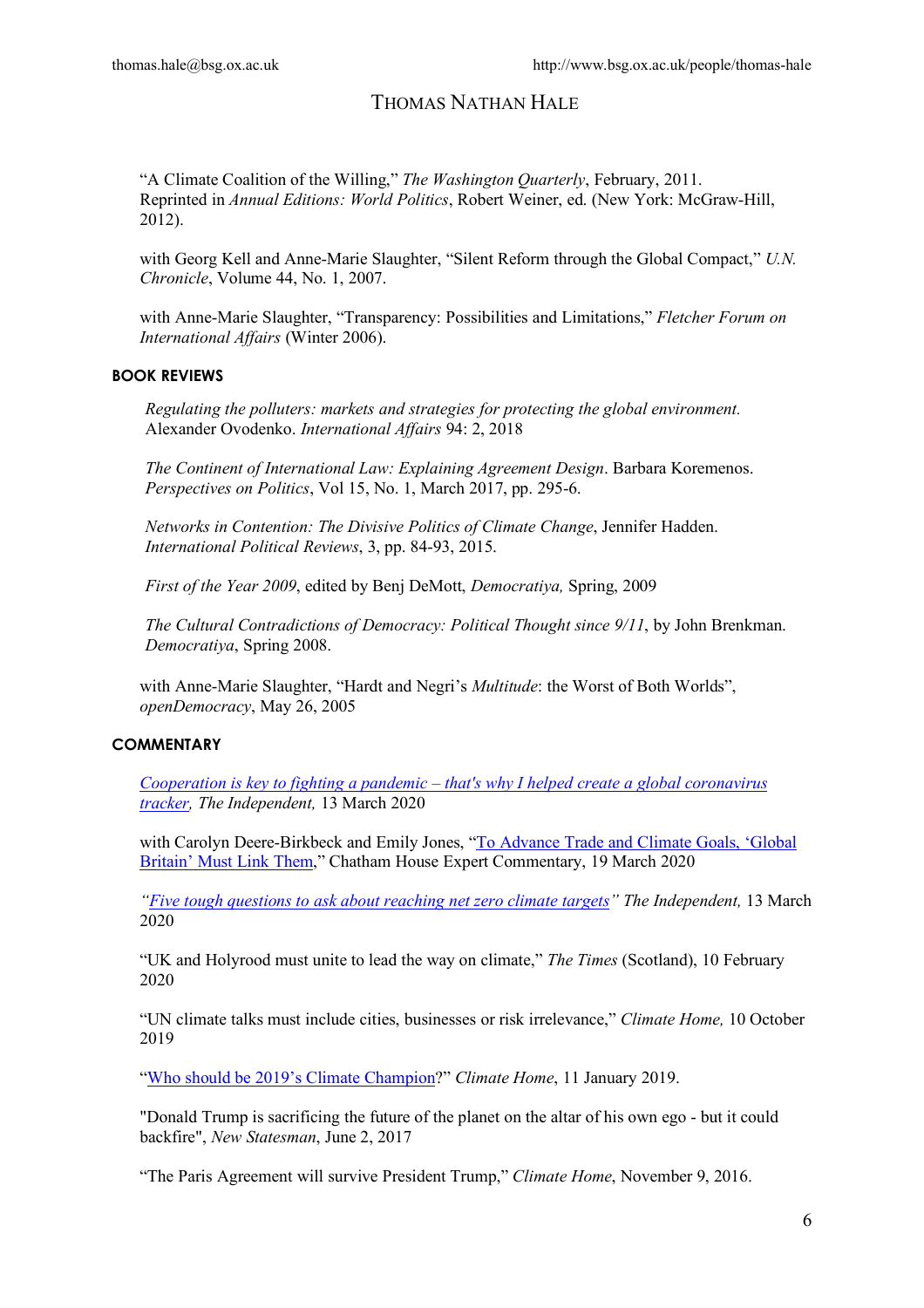"Understanding China's Domestic Agenda Can End UN Gridlock" ("读懂中国才能打破气候谈判僵局") *China Dialogue*, July 7, 2013.

区天伦与 托马斯·霍尔, "中国可支持地方政府的气候变化举措,"东方早报 (上海), 2010.11.26.

[with Bruce Au, "China Can Support Local Government Action on Climate Change," Oriental Morning Post (Shanghai), November 26, 2010.]

reprinted in English as "How to Break the Climate Change Stalemate," *China Daily*, November 30, 2010.

with Tobias Leipprand, "Climate Diplomacy Needs a Revolution," *European Voice*, September 30, 2010.

with Scott Moore, "A Coalition of the Willing for the Climate," *China Dialogue*, June 1, 2010.

"Obama and the Deepening of Democracy," *Democratiya*, Winter 2008

"Globalising Freedom," *openDemocracy*, March 15, 2005

### **SELECTED AWARDS, FELLOWSHIPS, VISITING POSITIONS**

Fellow, World Economic Forum Global Future Council on Geopolitics, 2018-2019, 2019-2020

Non-resident fellow, Initiative for Sustainable Energy Policy, Johns Hopkins SAIS, 2017-present

Non-resident fellow, Colorado School of Mines, 2017-present

Fellow, World Economic Forum Global Future Council on International Governance, Public-Private Cooperation and Sustainable Development, 2016-2018

Harold and Margaret Sprout Award (runner up) for best book in global environmental politics, International Studies Association (2015)

Lawrence A. Finkelstein Award for best paper on international organization presented by a PhD student at the International Studies Association Conference (2012)

Global Governance Scholarship, Research Center for Chinese Politics and Business (2010)

Visiting fellow, LSE Global Governance, London School of Economics (2010-11)

Fellow, Global Governance 2020 (2009-2011)

Visiting student, Graduate School, Università degli Studi di Milano (summer 2009)

Lynde and Harry Bradley Research Program Fellowship (2008-2009)

Woodrow Wilson Thesis Prize (2004)

Van der Velde Award for Policy Research (2002)

Shapiro Prize for Academic Excellence (2001)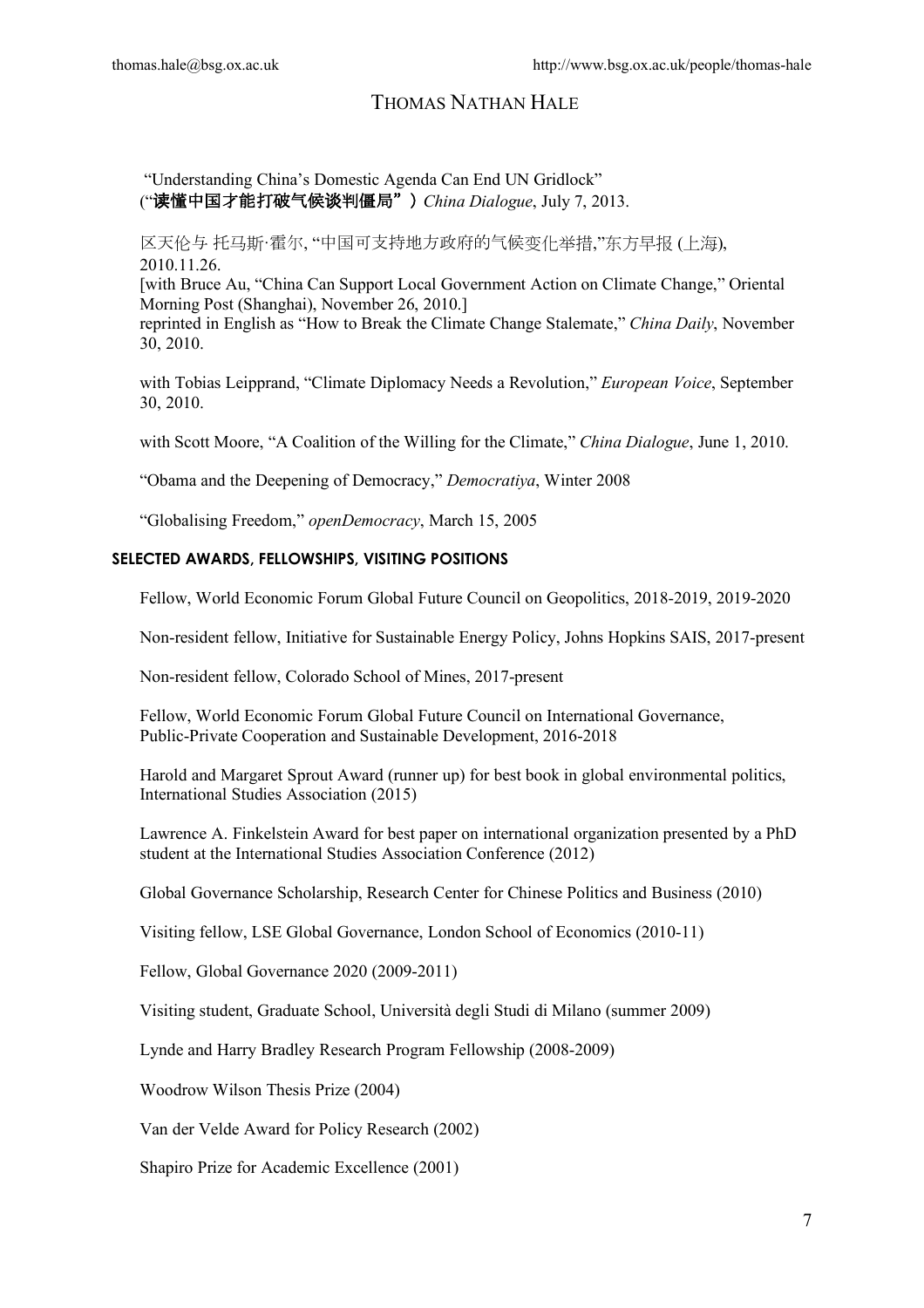### **SELECTED GRANTS**

Principal investigator, "Greening the Belt and Road Initiative," ClimateWorks Foundation, 2018-2020

Principal investigator, "Strengthening Non-state Climate Action in the Global South," Europe and Global Challenges Fund, 2017-2020.

Co-investigator, "Sensitive Intervention Points in the Transition to the Post-Carbon Society," Oxford Martin School, 2017-2020.

#### **ACADEMIC SERVICE**

External Examiner, Masters of Public Affairs, London School of Economics, 2016-present

Executive Committee, Global Economic Governance Programme, Oxford University, 2015-present

Convener, International political economy research seminar, 2012-2017

Disciplinary Committee, St Antony's College, 2016-present

Director of Chinese Engagement, Blavatnik School of Government, University of Oxford, 2017 present

*Global Policy Journal*, Editorial Board, 2013-present

Curator, World Economic Forum Global Governance Transformation Map, 2017-present

Curator, World Economic Forum Geopolitics Transformation Map, 2019-present.

Blavatnik School of Government Examination Board, 2014-2016

Oxford University Social Sciences Divisional Scholarships Panel, 2015-2017

### **PUBLIC SERVICE**

Founder, Galvanizing the Groundswell of Climate Actions, 2014- present

Member, Strategic Committee for the Mohammed VI Prize for the Climate and Sustainable Development (Government of Morocco), 2018 - present

Mission2020, Advisory Board, 2017 – present

The Partnering Initiative, Board member, 2018 - present

CommonCause, Board member, 2012-2015

#### **LANGUAGES**

Fluent written and spoken Spanish Advanced written and spoken Mandarin Competent French reading and comprehension Competent Italian reading and comprehension